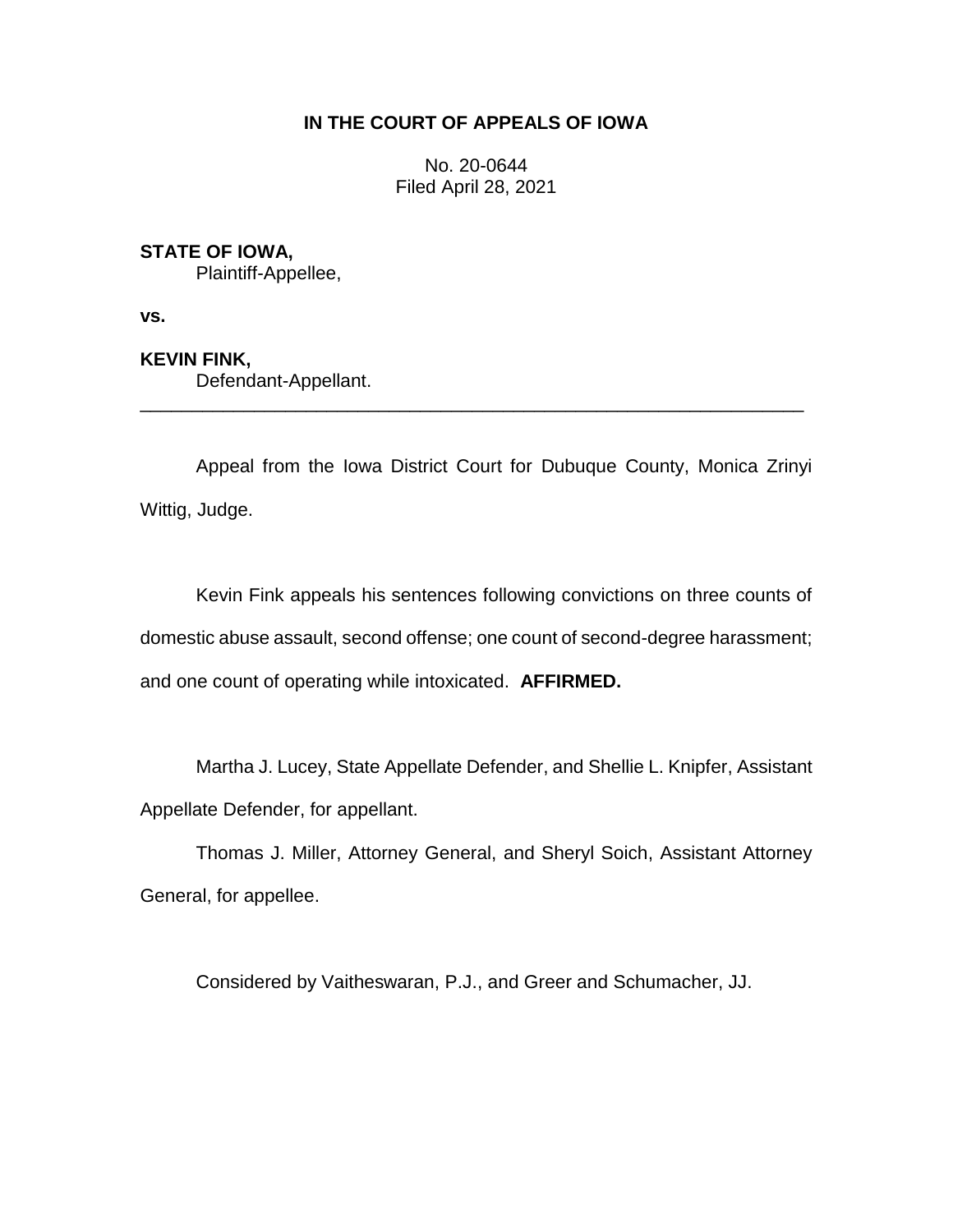### **GREER, Judge.**

 $\overline{a}$ 

With allegations of several assaults on his wife, whom he was divorcing, Kevin Fink was convicted by a jury of three counts of domestic abuse assault, second offense, in violation of Iowa Code section 708.2A(3)(b) (2019), and one count of second-degree harassment, in violation of section  $708.7(3)$ .<sup>1</sup> Fink further pled guilty to one count of operating a motor vehicle while intoxicated (OWI), in violation of Iowa Code section 321J.2(2)(a). At sentencing, the district court addressed the sentence imposed for each conviction.

After having considered the pre-sentence investigation report recommendations, the State's recommendations, defense statements from not only his counsel but also from him personally, and taking into consideration the victim impact statement, the court finds that the appropriate sentence based on the jury verdict is as follows: With regard to [the assault convictions], those will all be imposed as two-year terms consecutive to one another for a total of six years of prison.

With regard to [the second-degree-harassment conviction], that is a 365-day sentence to run concurrent.

With regard to . . . the OWI, that will be a two-day sentence with credit for time served, and the mandatory fine of \$1250.00 plus attendance at the Drinking Drivers program. The court will note that he has already completed the—well, I guess even went through AA but not a complete substance abuse evaluation, so if the Department of Corrections requires further assessment, that will be accomplished while he is incarcerated.

With regard to the violation of the no-contact order, that is a mandatory seven days. The court will impose that, and that will also be concurrent.

<sup>&</sup>lt;sup>1</sup> Under the quise of presenting signed divorce papers, Fink accessed his wife's garage, assaulted her there, and continued assaulting her as she tried to escape in her vehicle outside the garage. As part of the same trial, Fink was acquitted on several charges, including first-degree burglary, going armed with intent, firstdegree harassment, and carrying a weapon. In addition to the crimes listed above, he was also found guilty of assault, which the court later determined merged with one of his convictions for domestic abuse assault, second offense.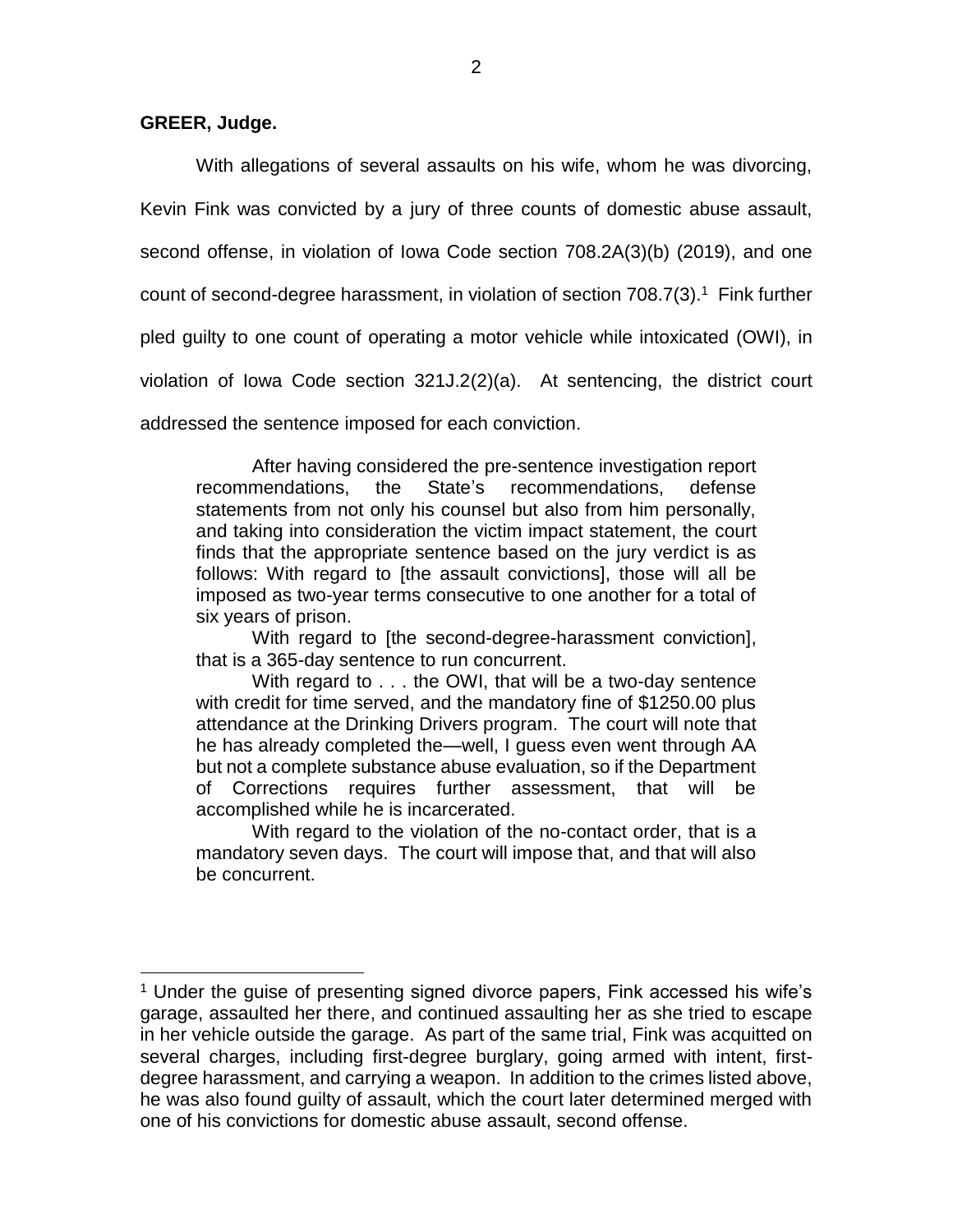On appeal, Fink claims the court abused its discretion in sentencing him to consecutive sentences because the offenses arose out of one incident, thus a sixyear incarceration is excessive.

#### **I. Standard of review and error preservation.**

We review a sentence imposed in a criminal case for correction of errors at law*. State v. Formaro*, 638 N.W.2d 720, 724 (Iowa 2002). "A sentence will not be upset on appellate review unless the defendant demonstrates an abuse of trial court discretion or a defect in the sentencing procedure such as . . . consideration of impermissible factors." *State v. Witham*, 583 N.W.2d 677, 678 (Iowa 1998) (citation omitted). Additionally, when the sentence imposed by the district court is within the statutory limits, it "is cloaked with a strong presumption in its favor." *Formaro*, 638 N.W.2d at 724.

The State concedes Fink preserved error, as "there is no rule which expressly requires the claim of an improper or illegal sentence to be submitted to the trial court prior to an appeal." *State v. Thomas*, 520 N.W.2d 311, 313 (Iowa Ct. App. 1994).

#### **II. Analysis.**

To start our review of the sentencing decision, we note Fink pled guilty to an OWI. Under Iowa Code section 814.6(1)(a)(3) (Supp. 2019), a defendant must have "good cause" to appeal a final judgment of sentence from a guilty plea in all cases other than class "A" felonies. Because Fink raises challenges to his sentences, rather than the OWI guilty plea, the State does not dispute that he has satisfied the good cause requirement. *See State v. Damme*, 944 N.W.2d 98, 105 (Iowa 2020) ("[G]ood cause exists to appeal from a conviction following a guilty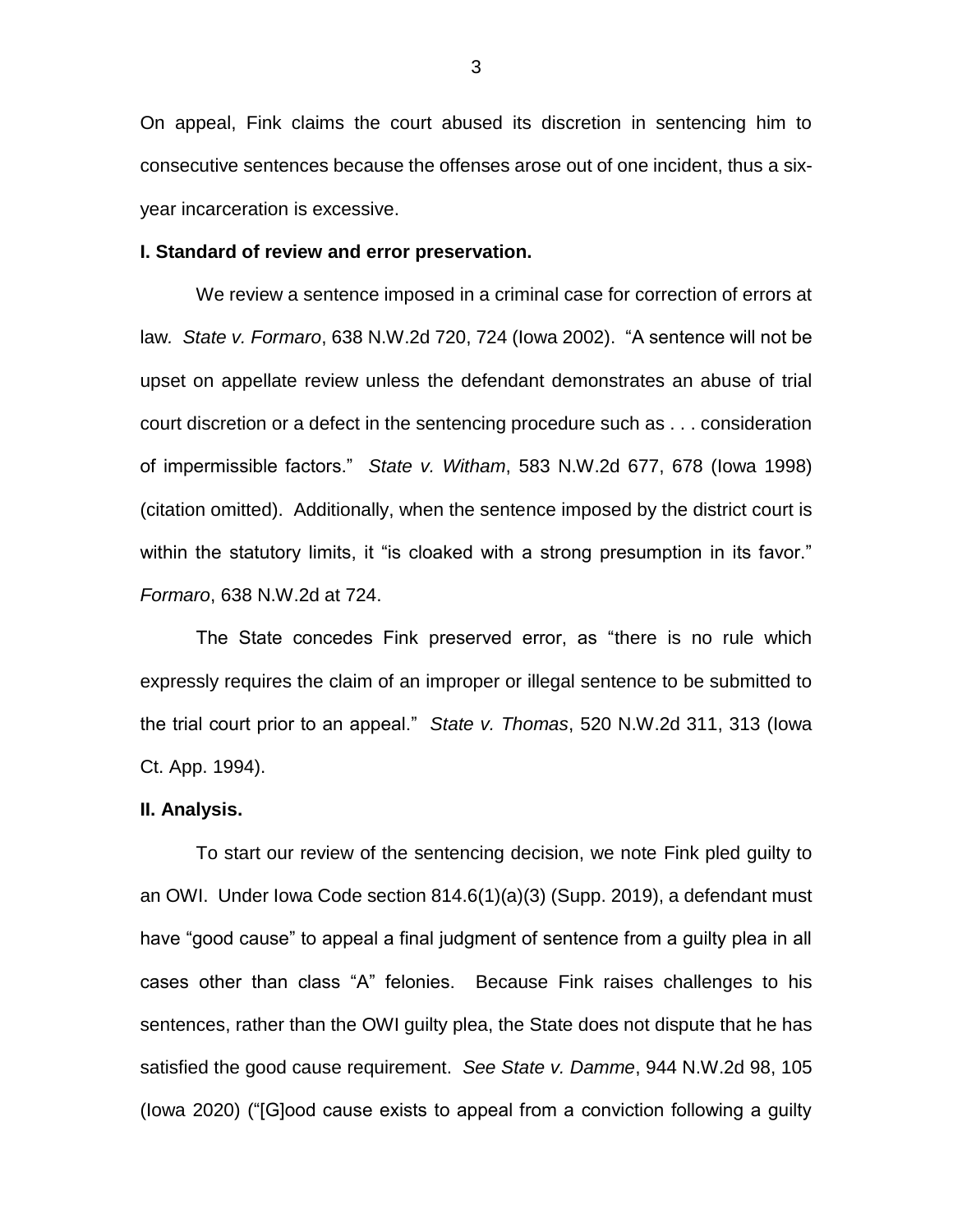plea when the defendant challenges his or her sentence rather than the guilty plea.").

Fink generally contends the district court abused its discretion in sentencing him too harshly. Arguing he was "overcharged" by the State and that consecutive sentences were excessive, Fink highlights that he was "acquitted of the most severe charges" and that all three domestic abuse assault convictions arise from the same incident on the same day. While Fink is correct that he was not convicted of a felony, the charges he was convicted of were aggravated misdemeanors punishable by terms of imprisonment not to exceed two years. Further, the jury convicted Fink of three separate counts of domestic abuse assault, one in the garage and two assaults near the vehicle as his wife tried to escape. While the events may have been close in time, the jury found evidence to convict Fink on all three counts.

In determining the appropriate sentence for a given criminal conviction, the court should consider "the nature of the offense, the attending circumstances, defendant's age, character and propensities and chances of his reform." *State v. August*, 589 N.W.2d 740, 744 (Iowa 1999) (quoting *State v. Cupples*, 152 N.W.2d 277, 280 (Iowa 1967)). "[O]ur task on appeal is not to second guess the decision made by the district court, but to determine if it was unreasonable or based on untenable grounds." *Formaro*, 638 N.W.2d at 725.

At sentencing, the district court provided ample reasoning for its sentence, stating in relevant part:

The reason for this sentencing, Mr. Fink, is that the court never looks kindly upon the fact that a person is sentenced in one proceeding and thereafter while on probation violates the conditions

4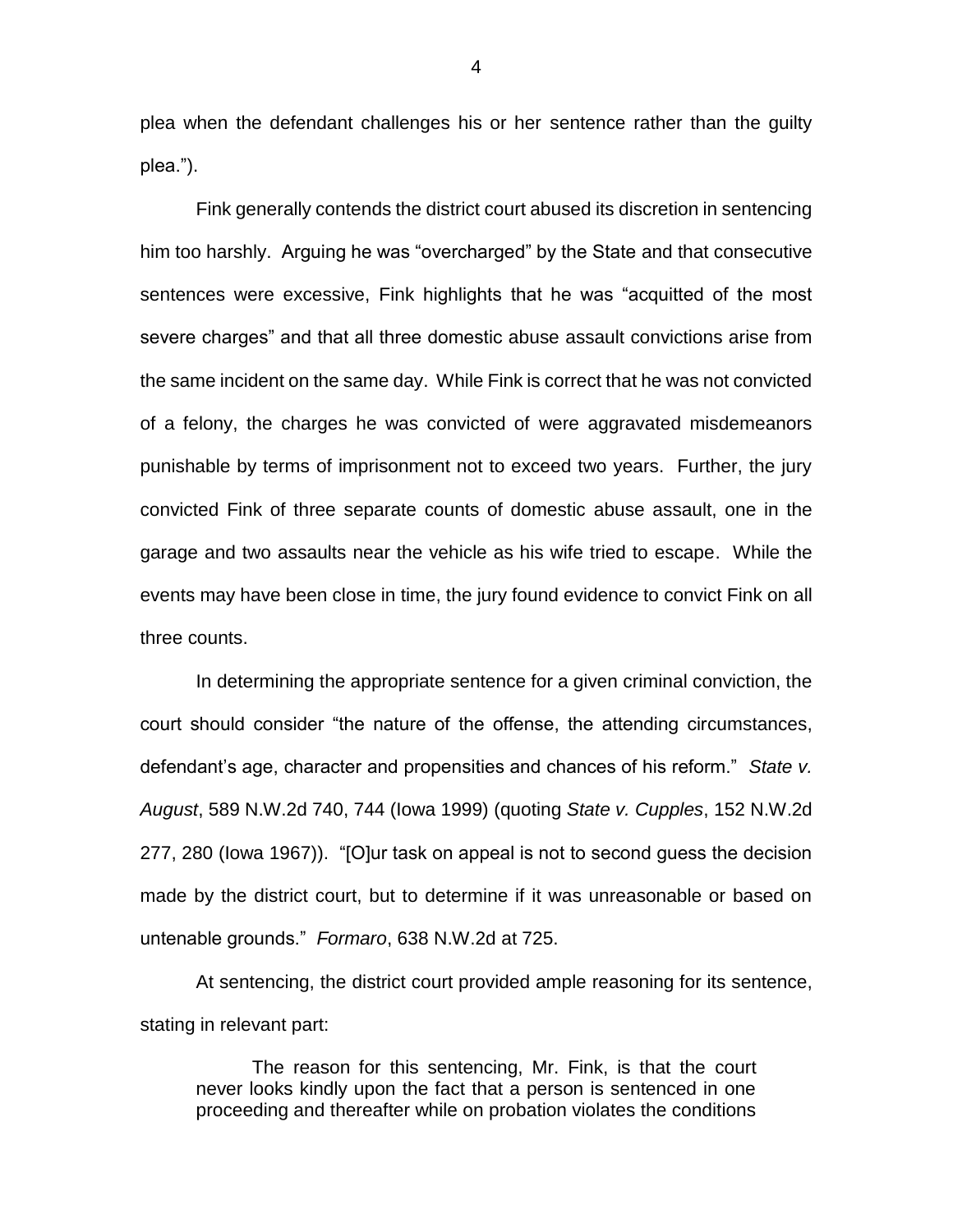of probation. That's a very serious thing to this court, that I have considered in this matter. When the court tells you to abide by a nocontact order, and the court sentences you, there is an expectation of compliance, and that compliance is all dependent on your position, your attitude, and your placing yourself in a better position, and you chose not to do that.

And the earlier proceeding involved an assault on Fink's wife where he choked her and threatened to kill her. Then, with a no-contact order in place, Fink again threatened his wife and assaulted her. Per her testimony at sentencing, she now has nightmares and lives with fear. Given the indifference to the court's order and the impact of the crime, we find the district court properly exercised its discretion with Fink's sentence. It is the right of the sentencing court "to balance the relevant factors in determining an appropriate sentence." *State v. Wright*, 340 N.W.2d 590, 594 (Iowa 1983). Further, "a court may rely on the same reasons for imposing a sentence of incarceration as it does in determining whether sentences should run . . . consecutively" as long as the court "explicitly state[s] the reasons for imposing a consecutive sentence." *State v. Dudley*, No. 18-1864, 2020 WL 1310296, at \*4 (Iowa Ct. App. Mar. 18, 2020) (quoting *State v. Hill*, 878 N.W.2d 269, 275 (Iowa 2016)). Here, Fink does not argue the court failed to state adequate reasons for imposing consecutive sentences. Rather, he simply argues consecutive sentences were excessive. The district court stated its reasoning for imposing consecutive sentences, and we find there was nothing unreasonable in the sentencing decision where evidence showed within thirty days of the earlier assault, Fink returned, knocked his wife to the ground, threatened to kill her, and punched her face. While Fink may disagree with the sentence imposed, we do not.